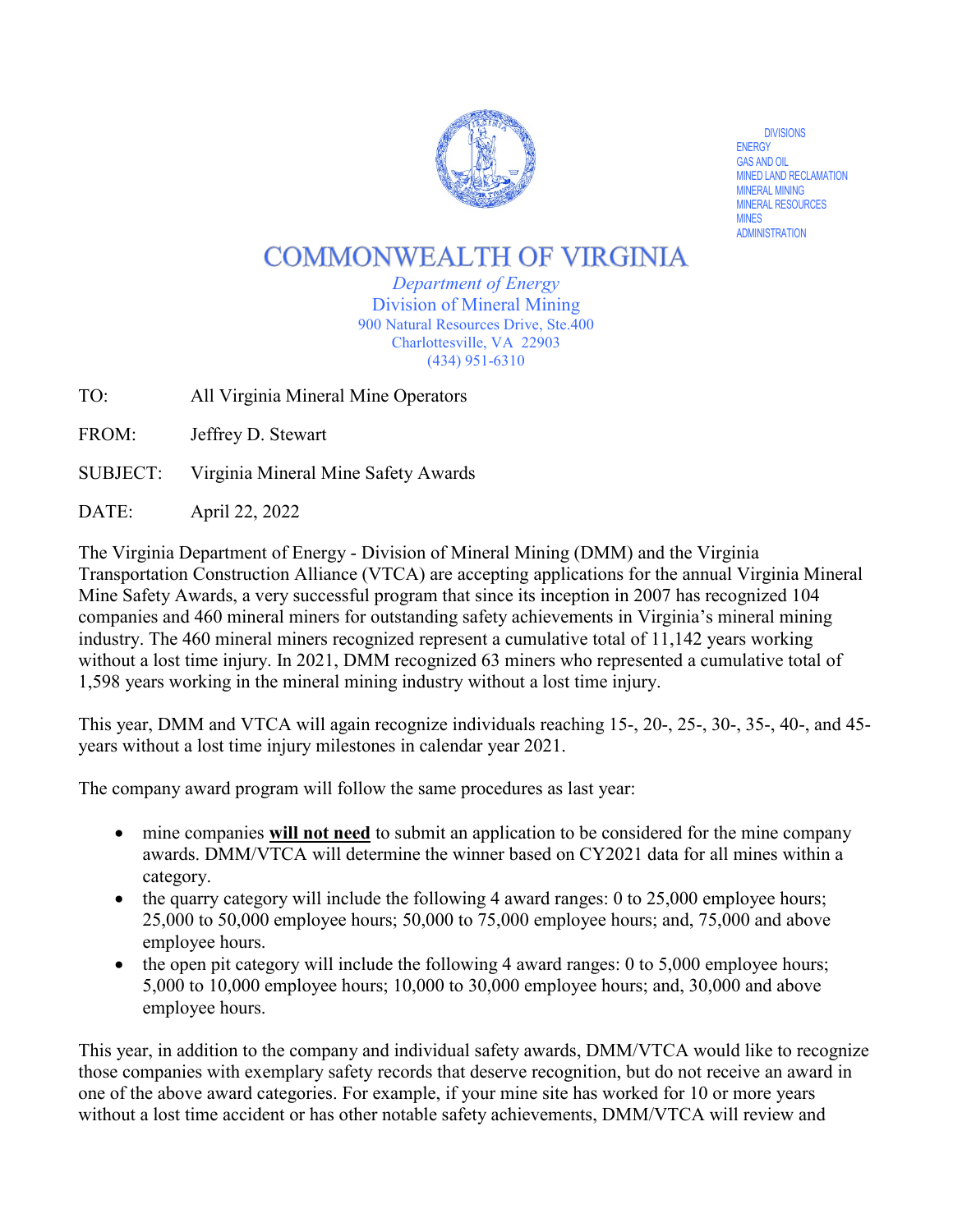consider how best to recognize notable achievements. Please contact your mine inspector or Jeff Stewart  $(j$ eff.stewart@energy.viginia.gov) if you would like to nominate your mine site for special recognition.

A listing of the awards criteria is described below and attached for your information. **No application is necessary to be considered for a company award. Individual award nominations will be accepted**  through June 17, 2022. Applications may be emailed to **jeff.stewart@energy.virginia.gov**, faxed to Jeff Stewart (fax # 434-951-6325), or mailed to Jeff Stewart at the Department of Energy, Division of Mineral Mining, 900 Natural Resources Drive, Suite 400, Charlottesville, VA 22903.

## **Award Criteria**

Virginia Mineral Mine Safety Awards will be evaluated for the following categories: Quarry (Surface and Underground) and Open Pit (Sand, Clay, Dredge, Dragline, etc.). Four awards will be given in each category to recognize various size operations. The period covered for the safety awards program is from January 1 to December 31, 2021.

> Quarry Open Pit  $0 - 25,000$  employee hours  $0 - 5,000$  employee hours  $5,000 - 10,000$  employee hours  $25,000 - 50,000$  employee hours  $5,000 - 10,000$  employee hours  $10,000 - 30,000$  employee hours  $50,000 - 75,000$  employee hours<br> $75,000 +$  employee hours  $30,000+$  employee hours

The mine operation having the highest number of employee hours, with no occupational injuries, in each category, will receive the Virginia Mineral Mine Safety Award. If no mine meets this requirement, an award may be given to the mine having the lowest incident rate (employee hours worked vs. occupational injuries) for the calendar year, in that category. The company mine safety awards will be presented July 14-16, 2022, at the VTCA Annual Meeting at the Cavalier Hotel Oceanfront in Virginia Beach.

Individual employee safety awards will be considered for persons who reach fifteen, twenty, twenty-five, thirty, thirty-five or more, forty or more, or forty-five or more consecutive years in the mining industry without a lost time injury during the calendar year. All individual award winners will receive a certificate acknowledging their achievement. Individual employee safety awards will be presented to the winners at their work location either by DMM/VTCA or mine management personnel.

DMM and VTCA believe that the Virginia Mineral Mine Safety Award program provides an incentive to your employees to work with care, and instills pride in those responsible for a winning effort. We hope that you will participate in this safety program.

If you have questions, please do not hesitate to contact any Division of Mineral Mining representative or call Jeff Stewart at (434) 951-6315. We look forward to receiving your response.

Encl.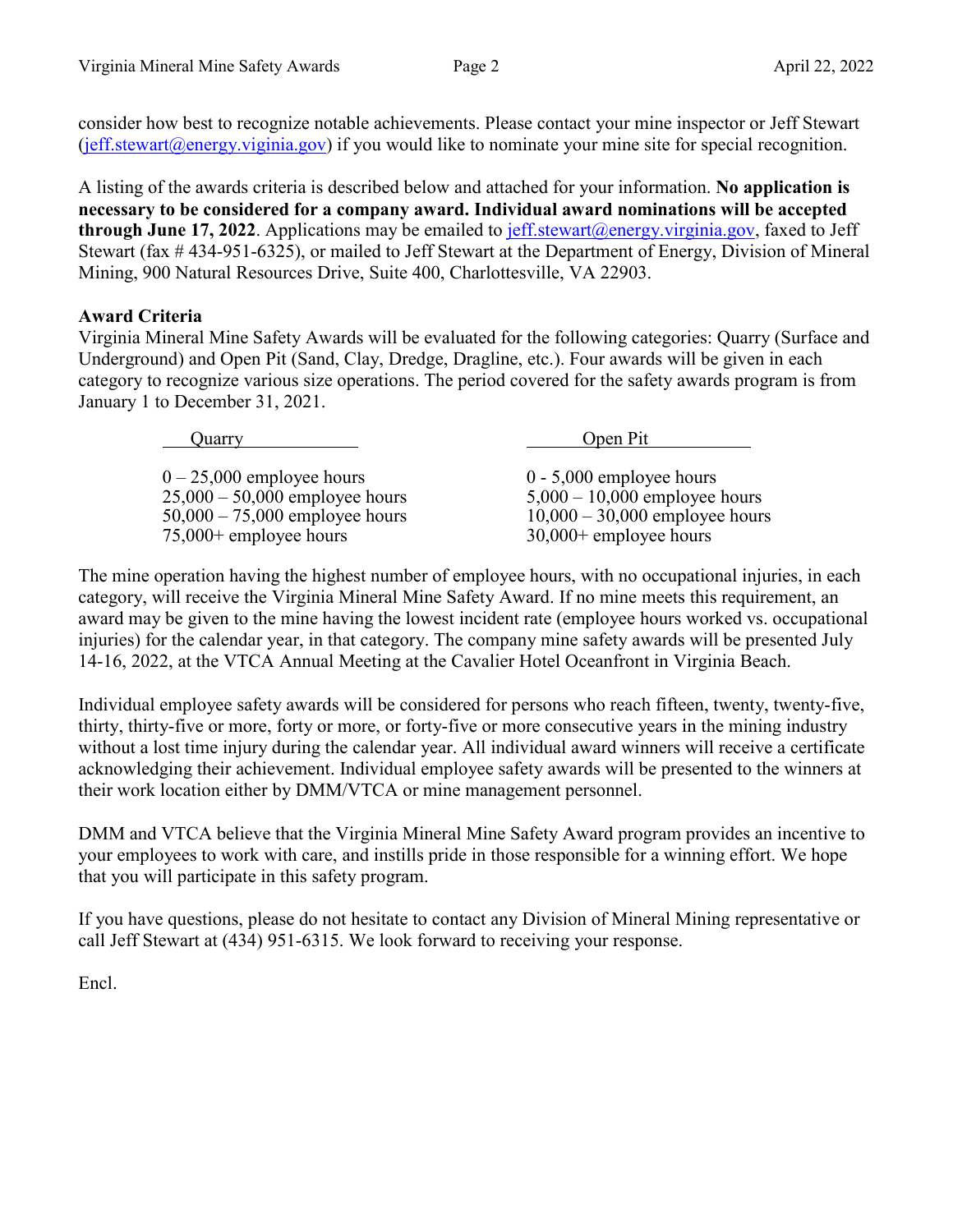# **2022 INDIVIDUAL SAFETY AWARD Application For Consideration**

| Address of Operation: <u>New York Charles Constanting</u>                                                                                                         |                                                                                                                                  |                                                                                        |                                                                                     |
|-------------------------------------------------------------------------------------------------------------------------------------------------------------------|----------------------------------------------------------------------------------------------------------------------------------|----------------------------------------------------------------------------------------|-------------------------------------------------------------------------------------|
|                                                                                                                                                                   |                                                                                                                                  |                                                                                        |                                                                                     |
|                                                                                                                                                                   |                                                                                                                                  | Individual Categories: (Indicate only one milestone reached during calendar year 2021) |                                                                                     |
|                                                                                                                                                                   |                                                                                                                                  | $\Box$                                                                                 | Individual working 45 or more years without a lost time injury as of the award year |
|                                                                                                                                                                   |                                                                                                                                  |                                                                                        | Individual working 40 or more years without a lost time injury as of the award year |
| $\Box$                                                                                                                                                            | Individual working 35 or more years without a lost time injury as of the award year                                              |                                                                                        |                                                                                     |
|                                                                                                                                                                   | Individual working 30 years without a lost time injury as of the award year                                                      |                                                                                        |                                                                                     |
| $\Box$                                                                                                                                                            | Individual working 25 years without a lost time injury as of the award year                                                      |                                                                                        |                                                                                     |
|                                                                                                                                                                   | Individual working 20 years without a lost time injury as of the award year                                                      |                                                                                        |                                                                                     |
| <b>NOTE:</b> Individuals may receive only one safety award within each category.                                                                                  | Individual working 15 years without a lost time injury as of the award year                                                      |                                                                                        |                                                                                     |
| category applied for. Use additional space if necessary.)                                                                                                         | Period of time worked by miner. (Give dates and locations worked and account for required time within                            |                                                                                        |                                                                                     |
| <b>Person Completing Application</b><br>(all information is required)                                                                                             | I hereby certify that the information submitted on this application is correct to the best of my knowledge.<br><b>Print Name</b> |                                                                                        |                                                                                     |
|                                                                                                                                                                   | <b>Signature</b>                                                                                                                 |                                                                                        |                                                                                     |
| <b>Application Deadline: June 17, 2022</b>                                                                                                                        | <b>Title</b>                                                                                                                     |                                                                                        |                                                                                     |
| In order to verify injuries and work hours<br>the applicant must be willing to allow<br>reasonable access to work and accident<br>records. Send to Jeff Stewart @ | Date                                                                                                                             |                                                                                        |                                                                                     |
| jeff.stewart@energy.virginia.gov                                                                                                                                  | <b>Telephone</b>                                                                                                                 |                                                                                        |                                                                                     |

 **e-mail**